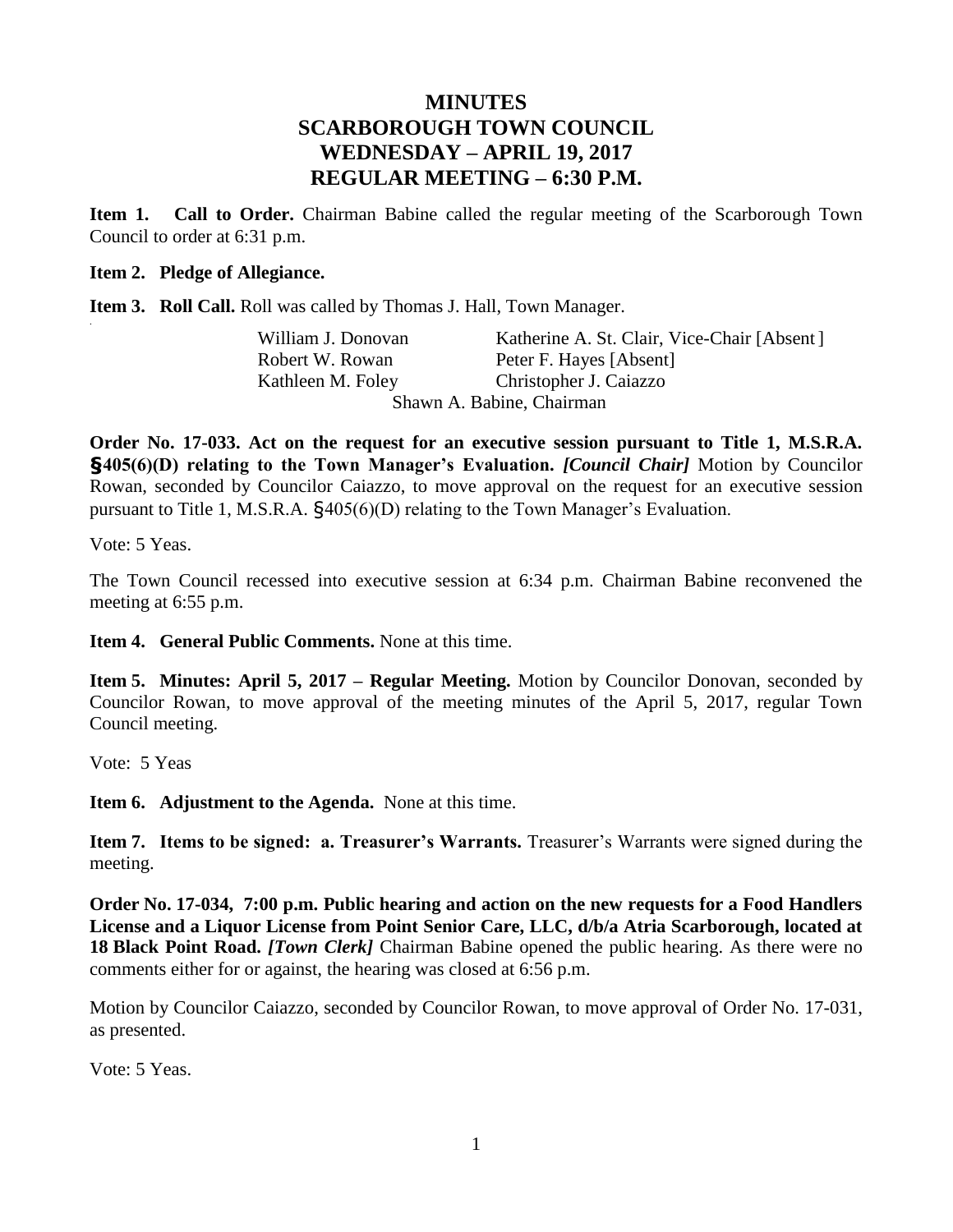## **OLD BUSINESS:**

**Order No. 17-035. Act on the names posted to the various committees/boards as recommended by the Appointments Committee at the April 5, 2017, Town Council meeting.** *[Appointments Committee]* Motion by Councilor Caiazzo, seconded by Councilor Foley, to move approval of the names posted to the various committees/boards as recommended by the Appointments Committee at the April 5, 2017, Town Council meeting, as follows:

## **Board of Assessment Review:**

Appoint Hugh O'Shea as  $1<sup>st</sup>$  Alternate with a term to expire in 2019 and Marg DeSanctis as 2<sup>nd</sup> Alternate with a term to expire in 2018.

## **Coastal Waters & Harbor Advisory Committee:**

Move Moria Erickson from  $1<sup>st</sup>$  Alternate to a full voting member with a term to expire in 2019 and move Travis Turner from to a full voting member with a term to expire in 2019 and appoint Michael Lynch as the  $1<sup>st</sup>$  Alternate with a term to expire in 2018.

## **Parks and Conservation Land Board:**

Appoint Jane Palmer as a full voting member with a term to expire in 2017.

## **Senior Advisory Board: 1st and 2nd Alternate Positions Vacant**

Appoint Jane Palmer as the 1<sup>st</sup> Alternate position with a term to expire in 2019.

## **Shellfish Conservation Commission:**

Move Dwayne O'Roak from  $1<sup>st</sup>$  Alternate to a full voting member with a term to expire in 2018; appoint Travis Turner to a full voting member with a term to expire in 2018 and appoint Will Hamill as  $1<sup>st</sup>$  Alternate with a term to expire in 2017.

## **Zoning Board of Appeals:**

Appoint Rick Loisel as a full voting member with a term to expire in 2017.

Vote: 5 Yeas.

## **NEW BUSINESS:**

**Order No. 17-036. First reading and schedule a public hearing on the proposed new ordinance entitled Town of Scarborough - Good Neighbor Ordinance.** *[Ordinance Committee]* Councilor Donovan gave a brief overview on the proposed new Ordinance.

The following spoke on this Order:

- Larry Hartwell of Puritan Drive was curious to know would whether this ordinance would be retroactive on existing property and would a barnyard light be in violation?
- Ben Howard of Windsor Pines did not agree with the proposed ordinance. He wondered why neighbors speak to one another if there is an issue. He added we should not be paying an officer to deliver a message when the neighbor could come and do the same.

Motion by Chairman Babine, seconded by Councilor Donovan, to move approval of Order No. 17-036 as written and schedule a public hearing and second reading for Wednesday, May 3, 2017, as follows:

BE IT HEREBY ORDAINED, by the Town Council of the Town of Scarborough, Maine, in Town Council assembled, that the new Chapter 611 – Good Neighbor Ordinance of the Town of Scarborough, Maine is hereby adopted, as follows: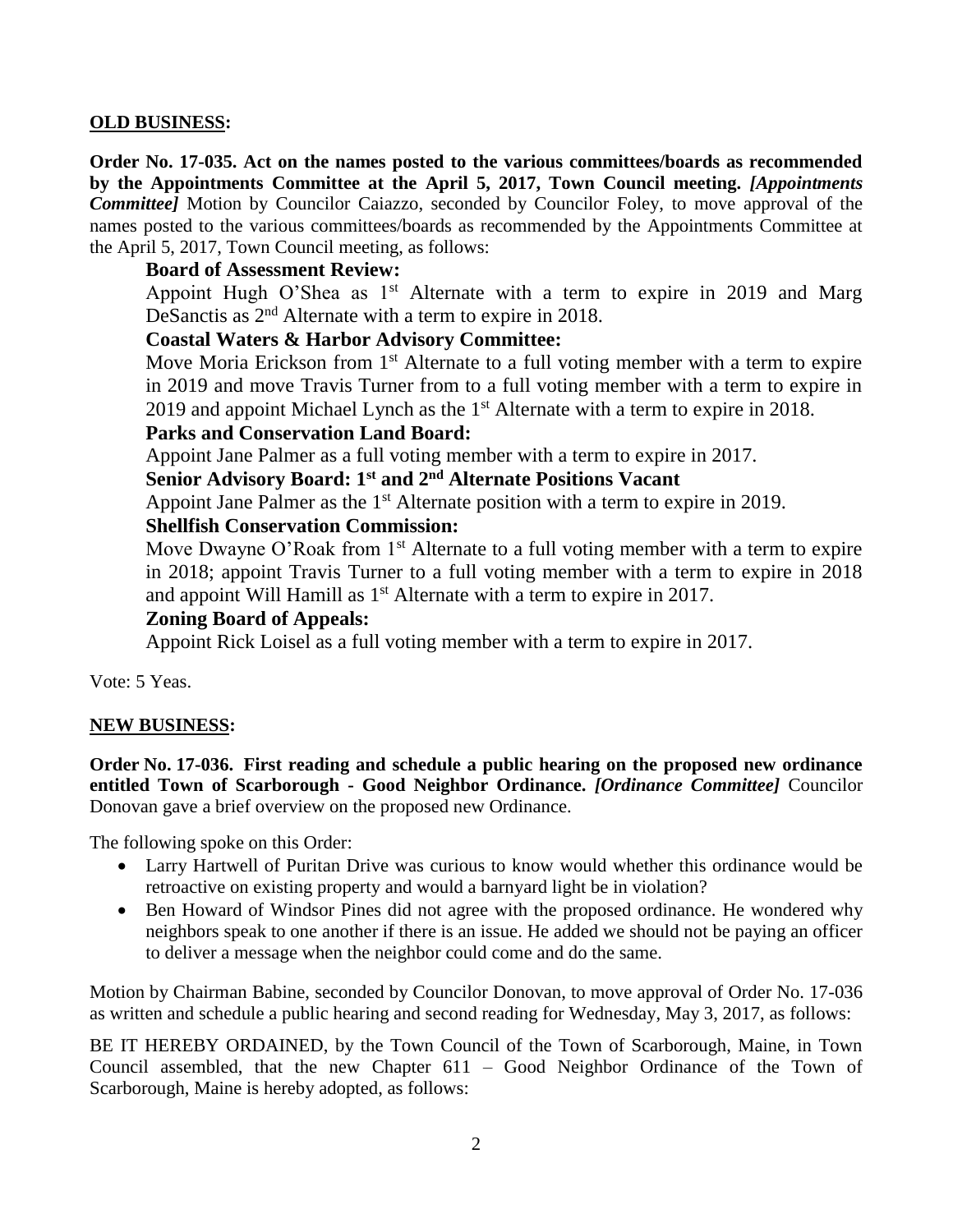### **TOWN OF SCARBOROUGH Good Neighbor Ordinance**

## **1. PURPOSE.**

The Scarborough Town Council recognizes certain basic standards that allow residents to enjoy their homes and property, preserve peace and quiet in our neighborhoods, help maintain property values and prevent disputes among neighbors. The purpose of this ordinance is to promote these standards and allow for enforcement of violations.

## **2. CREATION OF NOISE NUISANCES**

- **(a.) Purpose.** The Scarborough Town Council finds that excessive noise on the public ways may cause distraction to other drivers and preclude the safe operation of motor vehicles to the detriment of the health, welfare and safety of Scarborough's citizens. Accordingly, it is the policy of the Town of Scarborough to prohibit unnecessary, excessive, annoying and distracting noise on the public right-of-way within the Town of Scarborough. The Town Council also finds that people have a right to the peaceful enjoyment of their property and that excessive or continuous noise may limit that enjoyment. Accordingly, it is the policy of the Town of Scarborough to discourage the creation of unnecessary and unpleasant noise when such noise negatively affects surrounding residents.
- **(b.) Definitions.** For the purpose of this article, the following words and phrases shall have the following meanings: *Town* means the Town of Scarborough, Maine.

*Noise-creating devices* means any electrical, mechanical or chemical device or instrument, or combination thereof that creates noise during its operation by a person.

*Motorcycle* means an unenclosed motor vehicle, having a saddle for the use of the operator, with two or three wheels in contact with the ground, including, but not limited to, motor-scooters and mini-bikes.

*Operation* means actual control by a person.

*Public right-of-way* means any street, roadway, alley, sidewalk, or other area deeded or dedicated for public travel or transportation purposes.

*Straight pipe exhaust system* means any straight through muffler that does not contain baffles, including, but not limited to, glass packs, steel packs and straight pipes.

## **A. Noise Upon Public Right-of-Way.**

#### **(1.) Creation of Certain Noises upon Public Right-of-Way Prohibited.**

**(a.)** No person, while occupying any public right-of-way in the Town, shall operate any noise-creating device in such a manner that the public's attention is drawn to the source of the noise.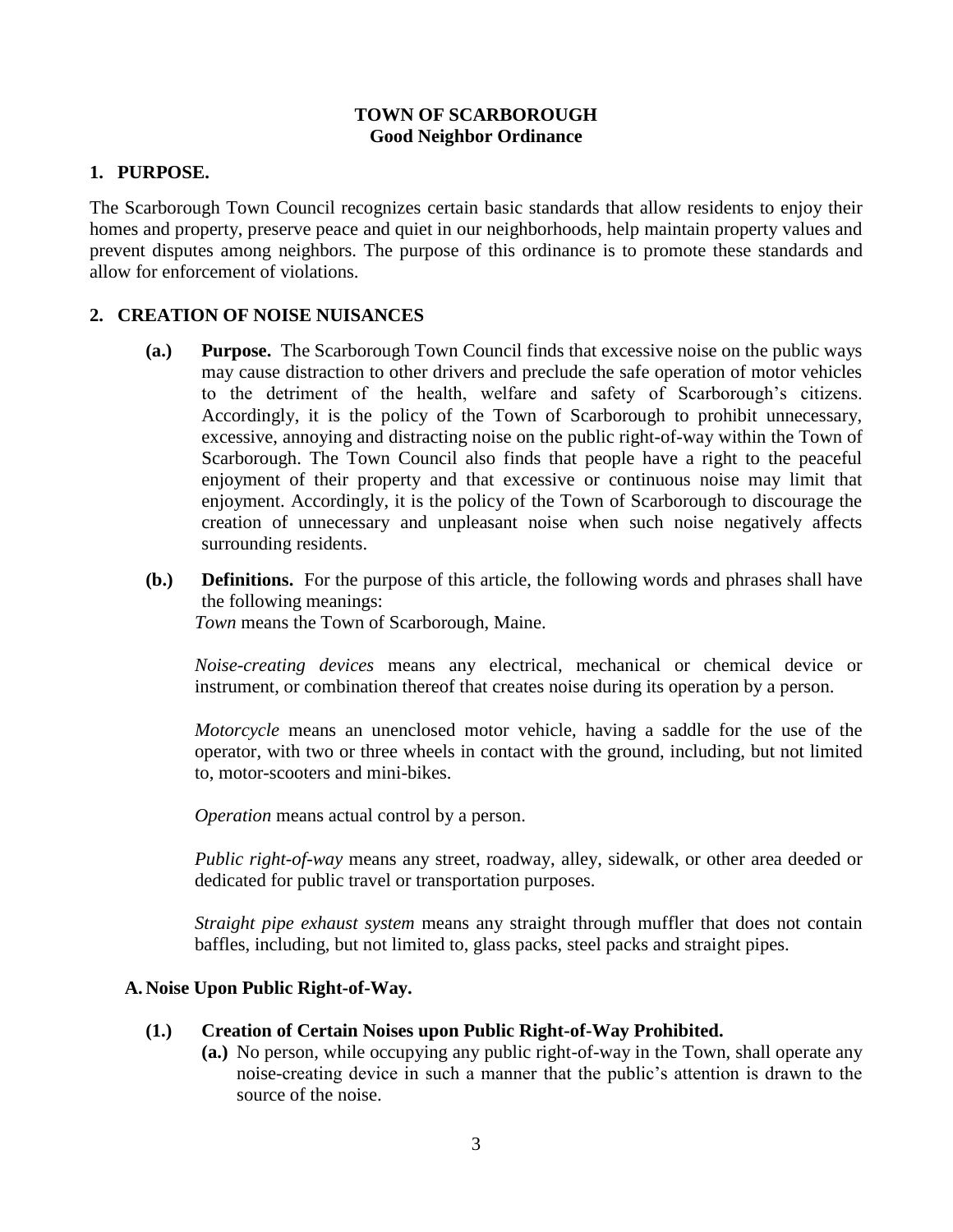- **(b.)** The prohibition of this section shall include, but not be limited to, the following activity or conduct:
	- i. Discharging fireworks or any exploding device,
	- ii. Firing a starter pistol, air gun, BB gun or a firearm,
	- iii. Sounding a bell or whistle for so extended a period of time as to cause annoyance to others,
	- iv. Rapid throttle advance and/or revving of an internal combustion engine resulting in increased noise from the engine,
	- v. Operations of a motor vehicle, as defined in 29-A M.R.S.A. §101 (42), including but not limited to a motorcycle, with a straight pipe exhaust system, an exhaust system with a cutout, bypass or similar device or an exhaust system that does not meet the requirements of Maine law, including, but not limited to, 29-A M.R.S.A §1912.
- **(2.) Exceptions.** The provisions of this section shall not apply to the following activity or conduct:
	- (a.) Expression or communication protected by the United State's Constitution, including the First Amendment, or the Maine Constitution.
	- (b.) Any activity or conduct the regulation of which has been preempted by Maine Statute.
	- (c.) Any noise created by a governmental entity in the performance of an official duty.
	- (d.) Any noise for which a permit has been issued by an authority having jurisdiction to issue the permit.
	- (e.) The sounding of any signaling device permitted by law.
- **(3.) Engine Brake**. A person operating a motor vehicle in the Town of Scarborough shall not use an unmuffled engine brake to slow the vehicle except in an emergency situation for the purpose of avoiding a collision with a vehicle, object, person or animal. As used in this section, "engine brake" means a device that retards the motion of a motor vehicle by using the compression of the engine of the motor vehicle and "unmuffled" means that the engine brake is not equipped with a muffler which complies with the requirements of 29-A M.R.S.A. section 1912. This section does not apply to emergency response vehicles operated by a governmental entity or licensed provider of emergency medical services.

#### **B**. **Noise Abatement.**

## **(1.) Loud, offensive noises prohibited.**

No person shall make, continue, or cause to be made or continued any loud, boisterous, unnecessary or unusual noises which shall annoy, disturb, injure, or endanger the comfort, repose, health, peace, or safety of others.

#### **(2.) Definitions.**

For the purpose of this article, the following words and phrases shall have the following meanings:

*Daytime hours* means the hours between 7:00 a.m. and 9:00 p.m. Monday through Thursday; between 7:00 a.m. and 10 p.m. Friday through Saturday; and between 9:00 a.m. and 9:00 p.m. on Sunday.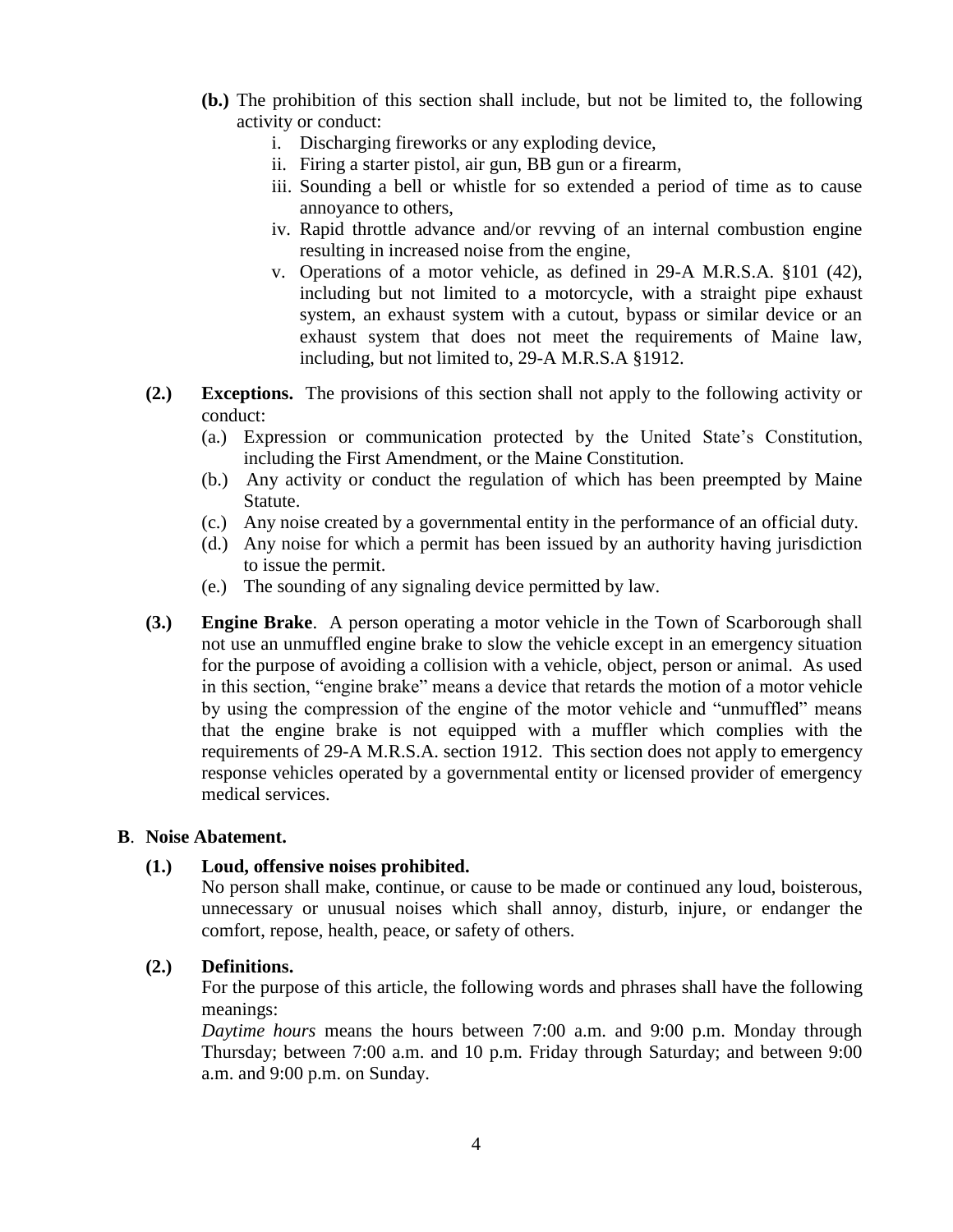*Domestic power equipment* means but is not limited to power saws, drills, grinders, lawn and garden tools, and other domestic power equipment intended for use in residential areas by a homeowner.

*Nighttime hours* means the hours between 9:00 p.m. and 7:00 a.m. Sunday evening through Friday morning; between 10:00 p.m. and 7:00 a.m. Friday evening through Saturday morning; and between 10:00 p.m. and 9:00 a.m. Saturday evening through Sunday morning.

*Property line* means that line along the ground surface and its vertical extension which:

- (1.) Separates real property owned or controlled by any person from contiguous real property owned or controlled by another person; or
- (2.) Separates real property from the public right-of-way.

#### **(3.) Exclusions.**

This ordinance shall not apply to noise emitted by or related to:

- (1.) Any bell or chime from any building clock, school, or church.
- (2.) Any siren, whistle, or bell lawfully used by emergency vehicles or any other alarm systems used in an emergency situation; provided, however, that burglar alarms or car alarms not terminating within 30 minutes after being activated shall be unlawful.
- (3.) Warning devices required by the Occupational Safety and Health Administration or other state or federal safety regulations.
- (4.) Farming equipment or farming activity.
- (5.) Noise from domestic power equipment, such as but not limited to power saws, sanders, grinders, lawn and garden tools, or similar devices operated during daytime hours.
- (6.) Timber harvesting (felling trees and removing logs from the woods).
- (7.) Noise generated by any construction or demolition equipment which is operated during daytime hours. Emergency construction or repair work by public utilities shall also be exempted. The police department may allow construction during nighttime hours if it is demonstrated that the extenuating circumstances disallow construction during the daytime hours.
- (8.) Noise created by refuse and solid waste collection.
- (9.) Municipal, public works, or utility projects.
- (10.) Using, displaying, firing, or exploding consumer fireworks within the Town of Scarborough in accordance with the Consumer Fireworks Ordinance, Chapter 608A and any other applicable law or regulation.

#### **(4.) Specific prohibitions.**

The following acts, among others, are declared to be loud, boisterous, unnecessary or unusual noises which shall annoy, disturb, injure, or endanger the comfort, repose, health, peace, or safety of others in violation of this ordinance, but such enumeration shall not be deemed to be exclusive:

(a.) Owning, possessing, or harboring a barking dog or any animal or bird which, frequently and repeatedly or for continued duration, makes sounds which create a noise disturbance across a property line onto residential property. For the purpose of this ordinance, a barking dog shall mean a dog that barks, bays, cries, howls, or makes any other noise continuously and/or incessantly for a period of ten minutes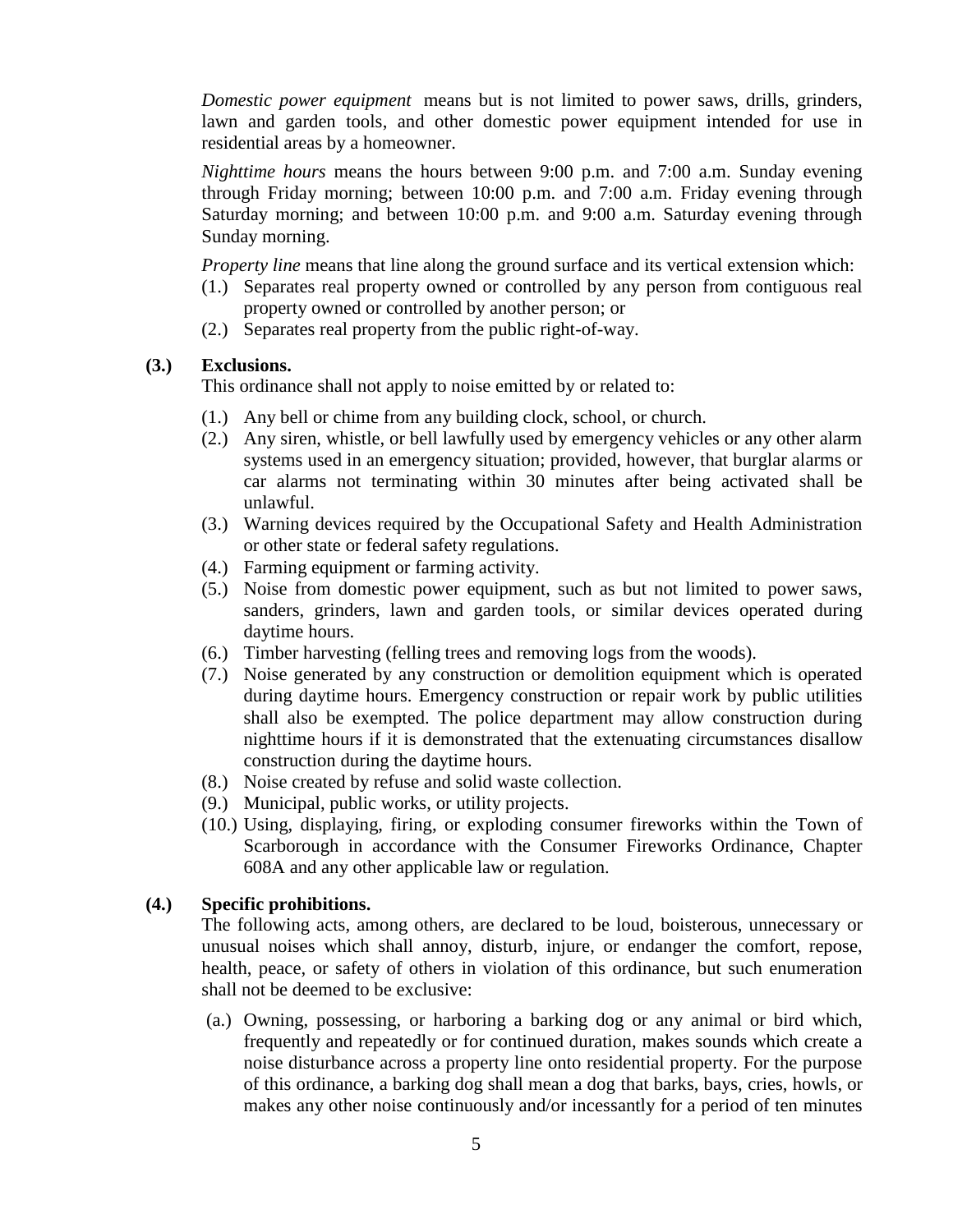or barks intermittently for one-half hour or more to the disturbance of any person at any time of day or night, regardless of whether the dog is physically situated in or upon private property; provided, however, that a dog shall not be deemed a "barking dog" for purposes of this ordinance if, at the time the dog is barking or making any other noise, a person is trespassing or threatening to trespass upon private property in or upon which the dog is situated. Frequent and repeated sounds by any animal which are reasonable in response to the use of consumer fireworks shall not be considered a violation of this ordinance. [Amended 03/07/2012]

- (b.) The using or operating or the permitting to be played, used, or operated of any radio, receiver, electronically amplified musical instrument, phonograph, loudspeaker, sound amplifier, or other machine or device for the producing or reproducing of music or sound which is audible outside of any structure during the nighttime hours or which broadcasts the sound in a loud and unreasonable manner during day-time hours which is audible a minimum of 200 feet from the source of the noise except as otherwise permitted, licensed or sponsored by the Town.
- (c.) The use of any automobile, motorcycle or other vehicle, nonessential to safe and reasonable operation, in one or more of the following ways:
	- i. Revving of motor vehicle engines.
	- ii. Squealing of tires.
	- iii. Accelerating or braking unnecessarily so as to cause a harsh, objectionable or unreasonable noise.
	- iv. Operating audio equipment clearly audible beyond the confines of a motor vehicle.

#### **C. Enforcement.**

This section of the ordinance may be enforced by any officer of the Scarborough Police Department. No person shall interfere with, oppose or resist any authorized person charged with the enforcement of this ordinance while such person is engaged in the performance of her/his duty.

Violations of this ordinance shall be prosecuted in the same manner as other civil violations; provided, however, that for an initial violation of this ordinance, a written notice shall be given to the alleged violator which specifies the time by which the condition shall be corrected. No complaint or further action shall be taken on the initial violation if the cause of the violation has been removed or the condition abated or fully corrected within the time period specified in the written notice. If the cause of the violation is not removed or the condition abated or fully corrected within the time period specified in the written notice, or if the same person commits a subsequent violation of the same provision or provisions, of this ordinance specified in the written notice, then no further action is required prior to prosecution of the civil violation.

If the alleged violator cannot be located in order to serve the notice of violation, the notice as required shall be deemed to be given upon mailing such notice by registered or certified mail to the alleged violator at her/his last known address or at the place where the violation occurred, in which event the specified time period for abating the violation or applying for a variance shall commence at the date of the day following the mailing of such notice.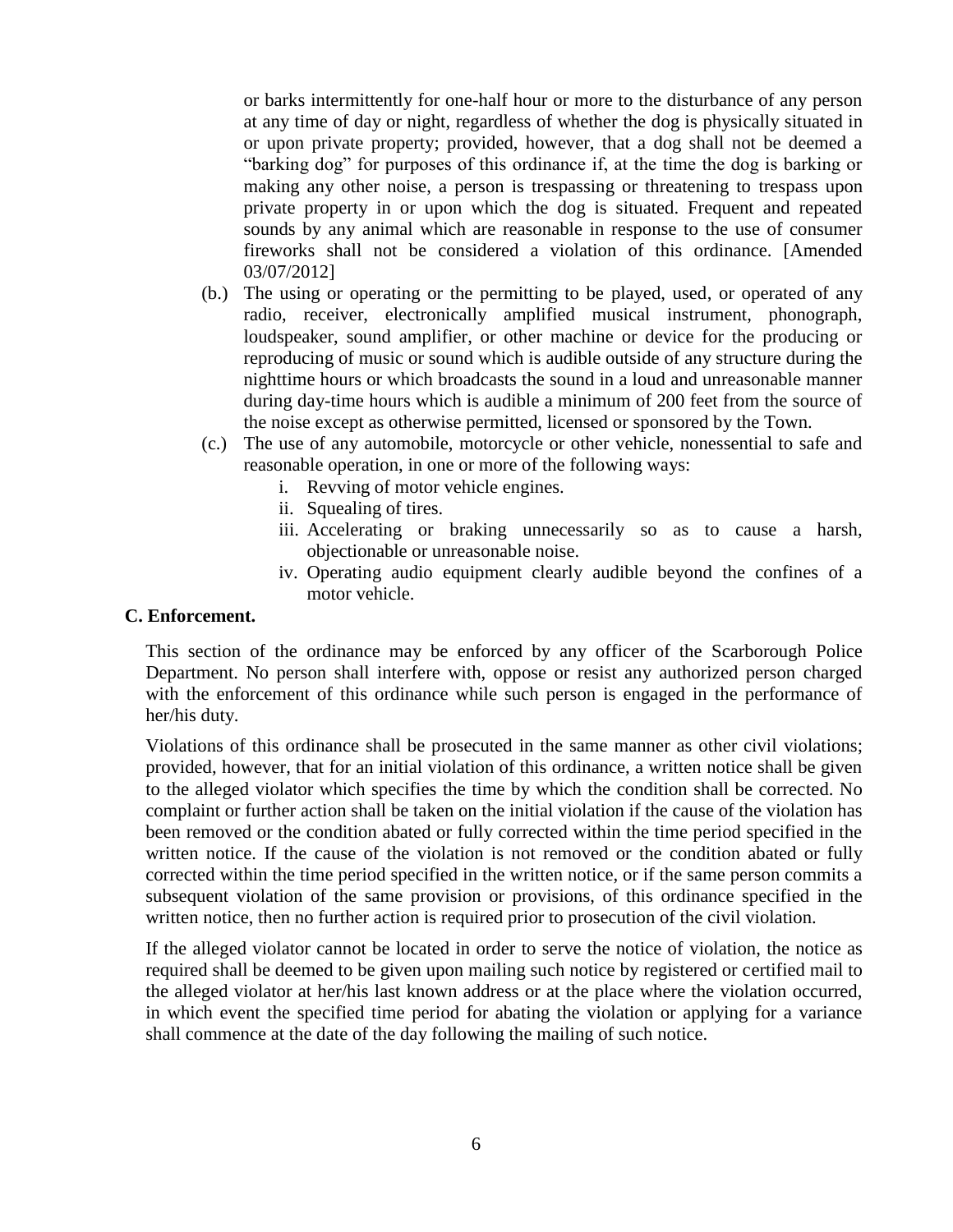## **3. CREATION OF LIGHTING NUISANCES.**

- **A. Purpose.** The purpose of this ordinance is to provide reasonable restrictions on the use of lighting in or near the residential zones of the Town so as to prevent lighting from creating a nuisance to residents within residential zones. It is recognized that lighting is essential to the conduct of many commercial and industrial enterprises for advertising and security. It is further recognized that protective security lighting in residential zones constitutes a deterrent to crime and contributes to the safety of residents. Further, properly controlled lighting in residential areas for landscaping and highlighting architectural features of buildings and structures enhances the aesthetics of properties and neighborhoods. However, it is equally recognized that lighting, by virtue of its intensity, brightness, direction, duration, and hours of operation, can constitute a nuisance to adjacent residential dwellers. It is hereby the intent of the Town in adopting this ordinance to encourage the appropriate use of lighting as set forth herein, but to regulate it in a manner to avoid any public nuisance in residential areas.
- **B. Exceptions**. All properties covered by the Town of Scarborough Site Plan Review Ordinance, 405b, are exempt from this ordinance.

## **C. Outdoor light restrictions**

- (1.) **Light confinement**. All outdoor lights shall, to the greatest extent possible, be allowed for safety, security, operational needs, and decorative purposes but must confine emitted light to the property on which the light is located, by means of shielded or hooded lighting elements and shall not be directed upwards except where the light is directed away from neighboring properties and limited to the greatest extent possible to avoid urban sky glow.
- (2.) **Spillover light**. Spillover light on to residential property shall not exceed one-tenth (0.1) of one (1) foot-candle at the residential property line.

#### **D. Outdoor light prohibitions**

- (1.) Any unhoused light source.
- (2.) Any light that creates glare observable within the normal range of vision of any public rightof-way or glare that creates a safety hazard.
- (3.) Any light that resembles an authorized traffic sign, signal or device, or that interferes with, misleads, or confuses vehicular traffic as determined by the Chief of Police or designee.

#### **E. Enforcement**

- (1.) This section of the ordinance may be enforced by any Code Enforcement or Law Enforcement officer.
- (2.) No person shall interfere with, oppose, or resist any authorized person charged with the enforcement of this ordinance while such person is engaged in the performance of her/his duty.
- (3.) Violations of this ordinance shall be prosecuted in the same manner as other civil violations; provided, however, that for an initial violation of this ordinance, a written notice of violation may be given to the alleged violating homeowner/responsible party which specifies the time by which the condition shall be corrected. No complaint or further action shall be taken on the initial violation if the cause of the violation has been removed or the condition abated or fully corrected within the time period specified in the written notice of violation. If the cause of the violation is not removed nor the condition abated or fully corrected within the time period specified in the written notice of violation, or if the same homeowner/responsible party commits a subsequent violation of the same provision or provisions, of this ordinance specified in the written notice, then no further action is required prior to prosecution of the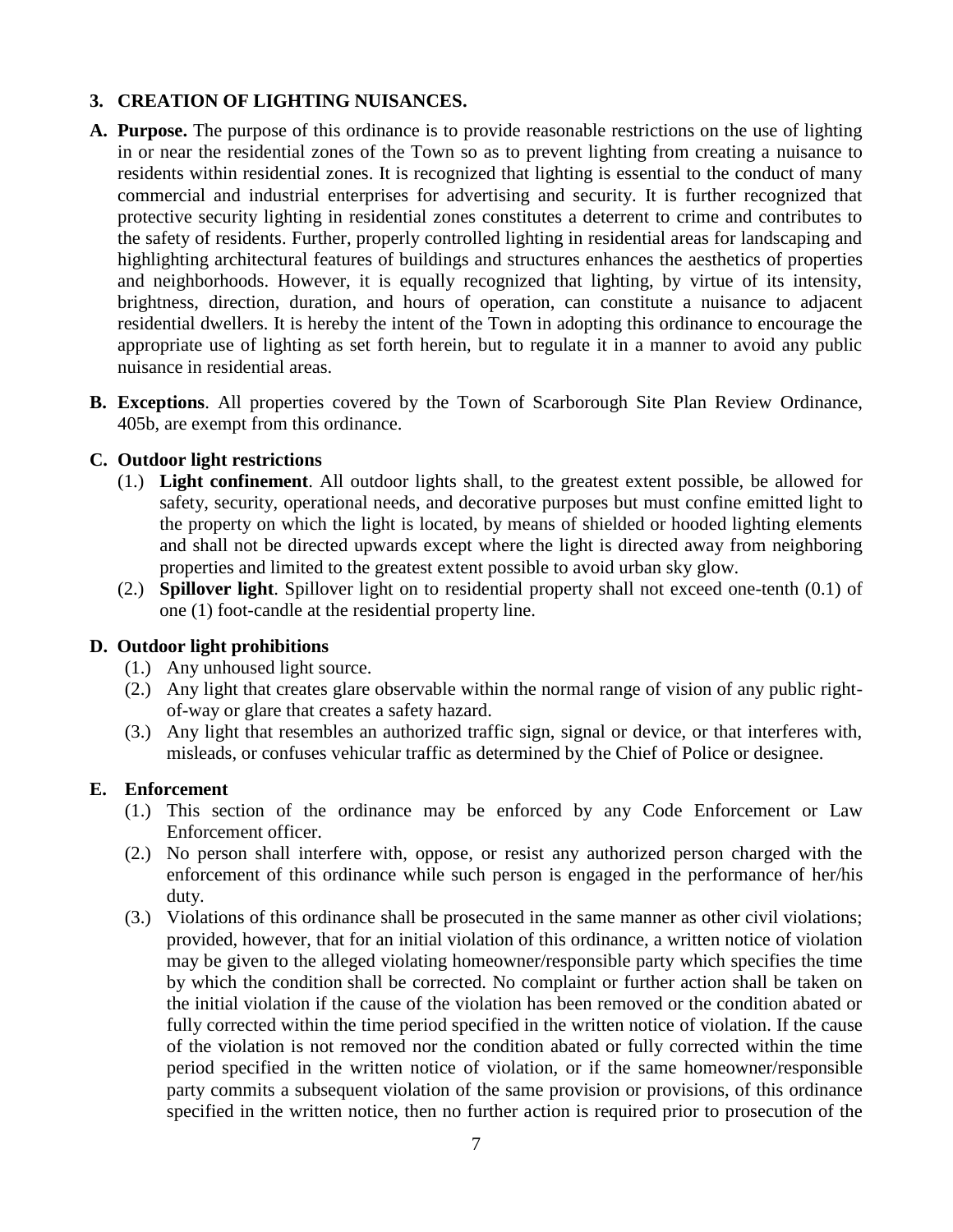civil violation. If the alleged violating homeowner/responsible party cannot be located in order to serve the notice of violation, the notice as required shall be deemed to be given upon mailing such notice by registered or certified mail to the alleged violating homeowner/responsible party at her/his last known address or at the place where the violation occurred, in which event the specified time period for abating the violation or applying for a variance shall commence at the date of the day following the mailing of such notice.

## **4. PENALTIES.**

### **A. Noise Violations**

Violation of the noise sections of this ordinance are a civil violation punishable by the following civil penalties:

| (1) First Offense:                  | \$50.00  |
|-------------------------------------|----------|
| (2) Second Offense:                 | \$100.00 |
| (3) Third Offense:                  | \$200.00 |
| (4) Fourth and Subsequent Offenses: | \$500.00 |

## **B. Lighting Violations**

Any person found to be in violation of the lighting section of this ordinance or who fails to obey any lawful order of any officer charged with the enforcement of the provisions contained therein commits a civil violation and shall be fined between \$100 to \$2,500 for each day such violation continues after the time for correction of the violation specified in the written notice of violation under Section E (3) has expired.

## **5. SEVERABILITY.**

Should any section or provision of this ordinance be determined in a court of law to be unconstitutional, invalid or unenforceable, such determination shall not affect the validity of any other portion of the ordinance or of the remainder of the ordinance as a whole.

## **6. EFFECTIVE DATE AND REPEAL OF PRIOR ORDINANCE**

This ordinance repeals Chapter 614, Noise Abatement Ordinance, adopted on November 7, 2007 and amended March 7, 2012 and repeals and replaces Chapter 611, Noise Ordinance, adopted August 20, 2003.

Vote: 5 Yeas.

## **Order No. 17-037. First reading and schedule a second reading on the Bond Order for the 2017 Municipal and School Capital Improvement Projects of the Town of Scarborough.** *[Finance Director]* Thomas J. Hall, Town Manager, gave an overview on this item.

The following individuals spoke on this Order:

• Susan Hamill of Bay Street spoke on the town debt burden and voiced her concerns regarding this. She asked that there be a freeze put in place on spending.

Motion by Councilor Donovan, seconded by Councilor Caiazzo, to move approval of the first reading on the Bond Order for the 2017 Municipal and School Capital Improvement Projects of the Town of Scarborough, as follows**:**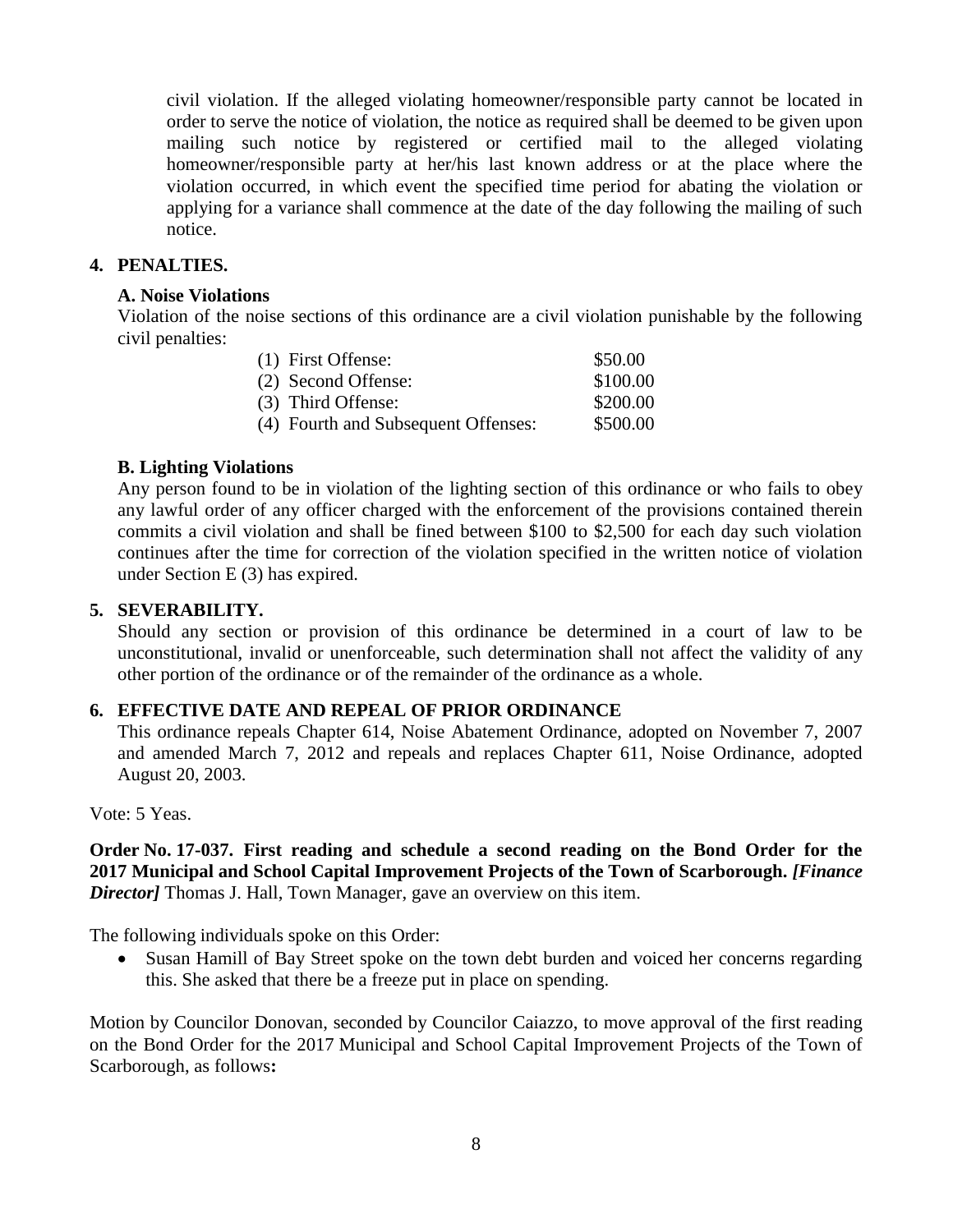#### **BOND ORDER FOR 2017 MUNICIPAL AND SCHOOL CAPITAL IMPROVEMENTS**

**BE IT ORDERED,** That under and pursuant to the provisions of Title 30-A, Sections 5721-5729 and 5772 of the Maine Revised Statutes, as amended, and the Charter of the Town of Scarborough, Maine, the following Municipal and School Capital Improvement Projects are hereby approved for funding:

**Bond Order**

|                                                      | DVIIU VI UCI  |  |
|------------------------------------------------------|---------------|--|
| <b>Municipal - Capital Equipment/Projects</b>        | <b>Amount</b> |  |
| 2016-2017 Municipal                                  |               |  |
| Plow Truck $\#$ 4025                                 | 169,289       |  |
| Loader/Backhoe #4042                                 | 92,198        |  |
| Snow Blower for Loader                               | 95,370        |  |
| PW Floor Sweeper #4157                               | 55,580        |  |
| PW HVAC Replacement / Efficiency Upgrades            | 82,000        |  |
| <b>CS Senior Recreation Area</b>                     | 100,000       |  |
| PL Eastern Trail Improvements (Local Match)          | 216,700       |  |
| PW Mid-Level Road Rehabilitation                     | 543,000       |  |
| PW Subsurface Drainage Assessment Project            | 118,750       |  |
| PW Gorham Rd Reconstruction Final Plans              | 70,000        |  |
| PW Pine Point Road Master Planning                   | 150,000       |  |
| PW Fuel Station Replacement                          | 687,482       |  |
|                                                      | 2,380,366     |  |
| <b>Prior Municipal Capital Budget Authorizations</b> |               |  |
| F.D. Extrication Tool Upgrade Project                | 13,803        |  |
| F.D. Tank 3 Re-chassis                               | 33,925        |  |
| F.D. Municipal Holding Tank                          | 25,000        |  |
| <b>SWAT Equipment Replacement</b>                    | 39,800        |  |
| Gorham Rd Engineering                                | 35,000        |  |
| Cummings Rd Reconstruction                           | 250,000       |  |
| Fuel Station Replacement Engineering & Permitting    | 25,000        |  |
| Planning Gorham Rd Pedestrian Improvements           | 110,000       |  |
| Town-Wide Direction Signage Program Phase 2          | 22,000        |  |
|                                                      | 554,528       |  |
| <b>Total Municipal Bond Order Request</b>            | 2,934,894     |  |
| <b>School - Capital Equipment/Projects</b>           |               |  |
| 2016-2017 School                                     |               |  |
| School Bus Replacement Schedule                      | 310,830       |  |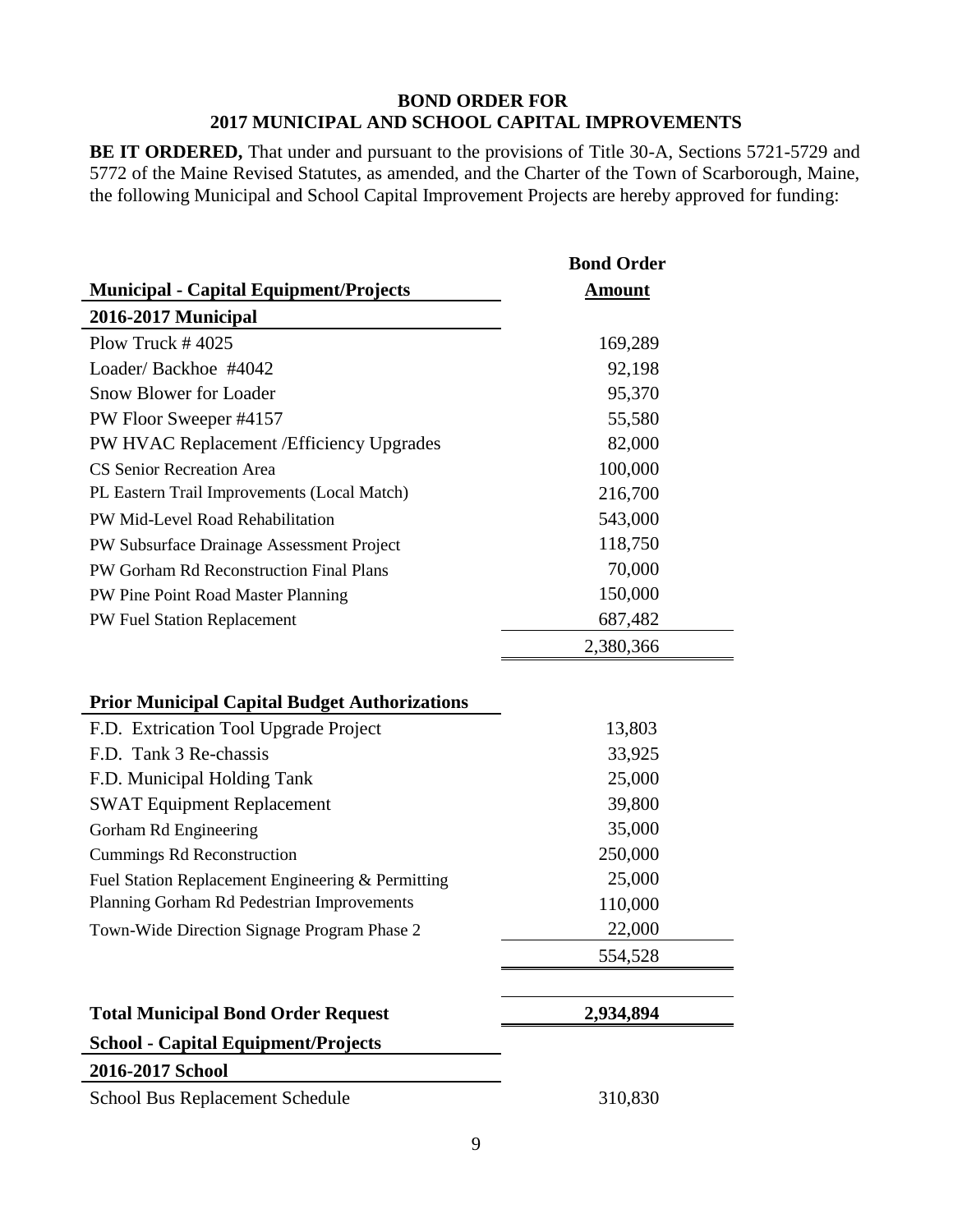| Furnishings Replace & Renew                       | 50,000    |  |  |
|---------------------------------------------------|-----------|--|--|
| <b>HS Athletics Equipment</b>                     | 50,000    |  |  |
| K-2 Tech Refresh                                  | 194,275   |  |  |
| <b>Building Envelope Maintenance</b>              | 125,000   |  |  |
| <b>Energy Efficiency Upgrades</b>                 | 60,000    |  |  |
| HVAC Repairs MS & K2                              | 100,000   |  |  |
| <b>Roof Restoration</b>                           | 238,500   |  |  |
|                                                   | 1,127,605 |  |  |
|                                                   |           |  |  |
| <b>Prior School Capital Budget Authorizations</b> |           |  |  |
| DW Technology Equip Replacement                   | 135,000   |  |  |
| <b>School Bus Purchase</b>                        | 22,501    |  |  |
|                                                   | 157,501   |  |  |
|                                                   |           |  |  |
| <b>Total School Bond Order Request</b>            | 1,285,106 |  |  |
|                                                   |           |  |  |
| <b>Total Bond Order April 19, 2017</b>            | 4,220,000 |  |  |
|                                                   |           |  |  |

**BE IT FURTHER ORDERED,** That a sum, not to exceed \$4,220,000, is hereby appropriated to provide for the costs of said projects; and

**BE IT FURTHER ORDERED,** That to fund said appropriation, the Treasurer and the Chairman of the Town Council are hereby authorized to issue, at one time or from time to time, general obligation securities of the Town of Scarborough, Maine, including temporary notes in anticipation of the sale thereof, in an aggregate principal amount not to exceed \$4,220,000 and the discretion to fix the date(s), maturity(ies), denomination(s), interest rate(s), place(s) of payment, call(s) for redemption, form(s), and other details of said securities, including execution and delivery of said securities against payment therefore, and to provide for the sale thereof, is hereby delegated to the Treasurer and the Chairman of the Town Council.

Vote: 5 Yeas.

**Order No. 17-038. Act to authorize the Town Manager to sign documents authorizing acceptance of \$1,420.00 or any portion thereof, to be placed in the Asset Forfeiture Account. [This money is the Police Department's equitable share for its contribution to the investigation of criminal cases].** *[Police Chief]* Motion by Councilor Caiazzo, seconded by Councilor Rowan, to move approval of Order No. 17-038, as written.

Vote: 5 Yeas.

**Order No. 17-039. Act on the request to set the date, time and location of the School Budget Validation Referendum for Tuesday, June 13, 2017.** *[Town Clerk]* Motion by Councilor Rowan, seconded by Councilor Foley, to move approval of Order No. 17-039 as written.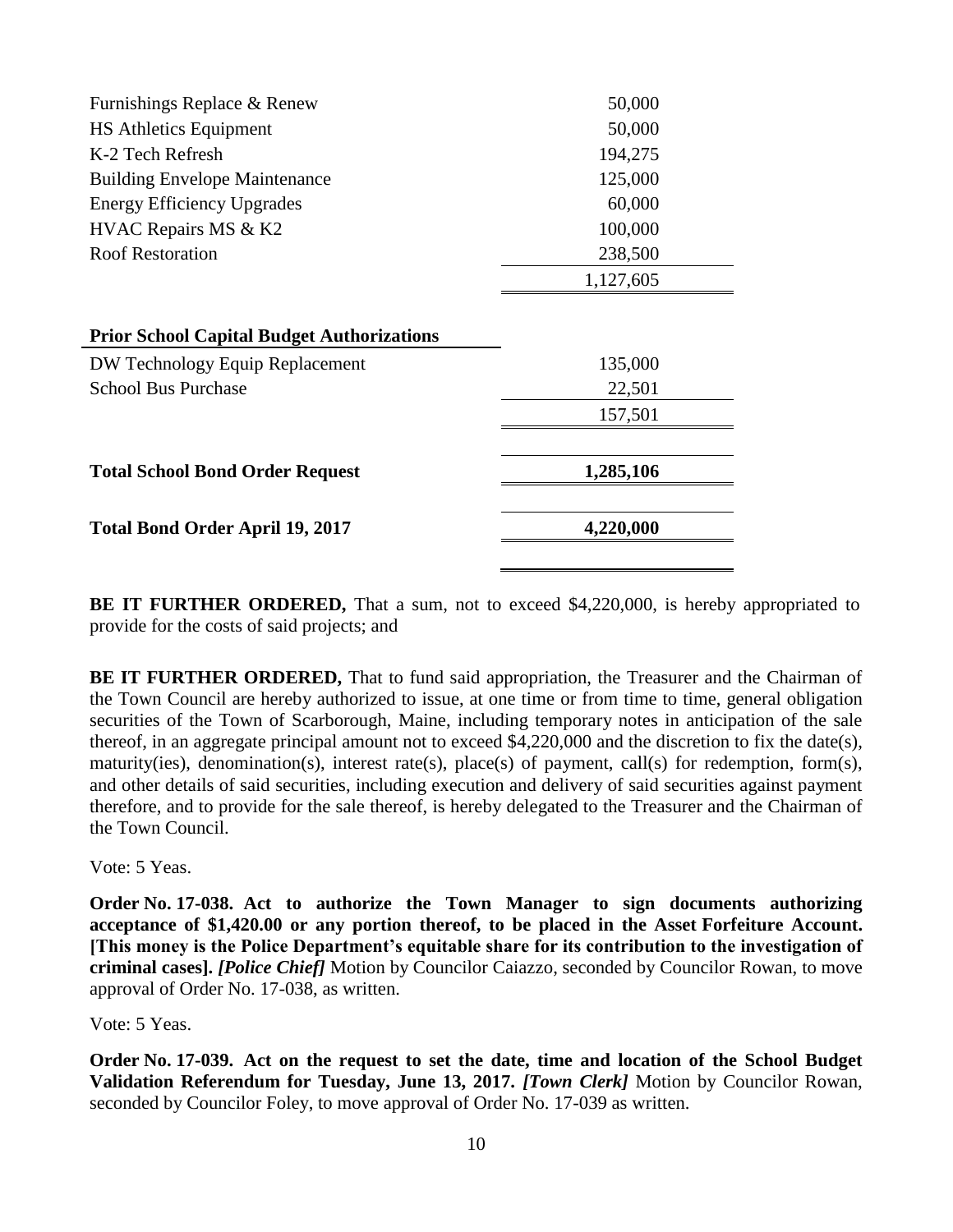Motion by Councilor Caiazzo, seconded by Councilor Donovan, to move table Order No. 17-039 to Wednesday, May 3, 2017.

Vote: 5 Yeas.

**Item 8. Non Action Items**. None at this time.

## **Item 9. Standing and Special Committee Reports and Liaison Reports.**

- Councilor Rowan gave an update on the 55+ Program Senior Advisory Committee.
- Councilor Donovan gave an update on the Ordinance Committee; the Energy Committee and ecomaine.
- Councilor Caiazzo gave an update on the Finance Committee.
- Chairman Babine noted that on Wednesday, April  $26<sup>th</sup>$  the Public Forum on the Budget would be at Wentworth – submit questions on the town's website. May  $3<sup>rd</sup>$  workshop on Avenue Two.

# **Item 10. Town Manager Report.** Thomas J. Hall, Town Manager, gave the following updates:

- The Board of Assessment Review has concluded its deliberation and would be meeting on May  $10<sup>th</sup>$  at 10:00 a.m. to make their final decision.
- Assessing Department continues to be challenged. The Town really needs a full-time assessor. Currently David and Elizabeth Sawyer [he retired from Windham and she from South Portland] have been entered into a contract with the Town to assist with tax commitment. We would then revisit the application process.
- This Saturday is the deadline for Planning Application to be filed.
- Received a notice from FEMA that flood maps have been reissued. Currently staff is reviewing the maps and it is anticipated that there would be an appeal made on behalf of the Town.
- Concerts in the Park start on Thursday, June  $29<sup>th</sup>$  through to Thursday, August  $3<sup>rd</sup>$ .
- The Annual Community Chamber Dinner has been schedule and we will send invite out to the Council, please RSVP,
- He then gave an update on the Public Safety Building noting that the site has been picked right next to town hall.
- The 2016 Annual Report is now available at Town Hall and is also available on the Town's Website.

# **Item 11. Council Member Comments.**

- Councilor Donovan responded to comments made regarding the town debt. He noted there would be Joint Finance Town/School on Friday, April 21<sup>st</sup> at 3:30 p.m.
- Councilor Caiazzo appreciates the input from the public, but kindly requested that they do their homework first to insure that they have the real facts.
- Councilor Foley noted that the link is up for those who would like to volunteer to monitor the plovers. She encourage the public to ask questions and get involved.
- Chairman Babine will be sending out a presentation on Council Goals, along with a google survey to rank where you think we are. He went on to comment on the amount that has to go to voters is very low – look at the total bond amount and not the individual amounts. He thanked the departments whom had given their report.

**Item 12. Adjournment.** Motion by Councilor Foley, seconded by Councilor Caiazzo, to move approval to adjourn the regular meeting of the Scarborough Town Council.

Vote: 5 Yeas.